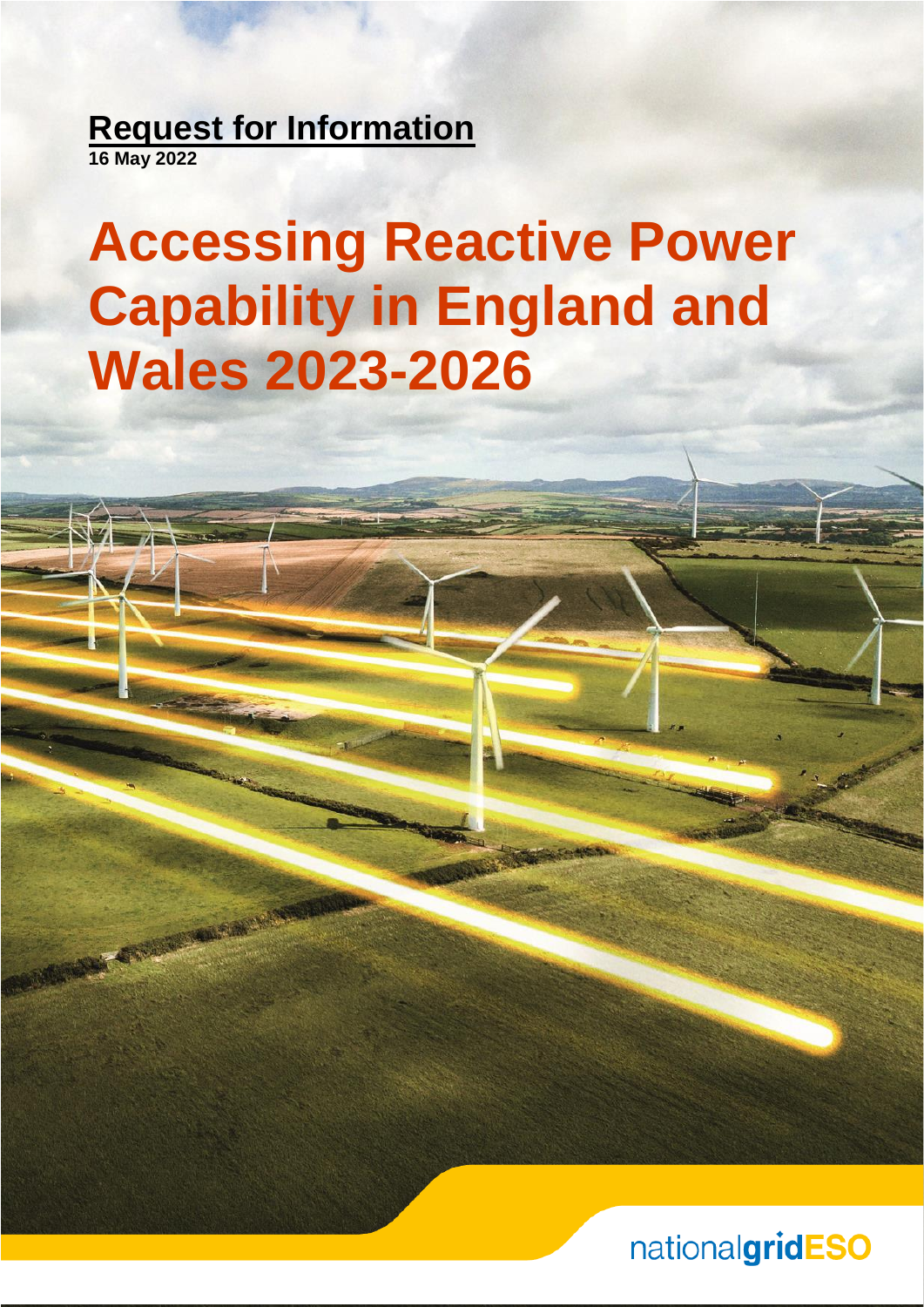### <span id="page-1-0"></span>**Contents**

### **Version control**

| Version | Date Published | Comment |
|---------|----------------|---------|
| 1.0     | 16/05/22       |         |
|         |                |         |

#### **Legal Disclaimer and Copyright**

This guidance document has been prepared by National Grid Electricity System Operator (NGESO) and is provided voluntarily and without charge. Whilst NGESO has taken all reasonable care in preparing this document, no representation or warranty either expressed or implied is made as to the accuracy or completeness of the information that it contains and parties using information within the document should make their own enquiries as to its accuracy and suitability for the purpose for which they use it. Neither NGESO nor any other companies in the National Grid plc group, nor any directors or employees of any such company shall be liable for any error or misstatement or opinion on which the recipient of this document relies or seeks to rely other than fraudulent misstatement or fraudulent misrepresentation and does not accept any responsibility for any use which is made of the information or the document or (to the extent permitted by law) for any damages or losses incurred.

**Copyright National Grid ESO 2022, all rights reserved.**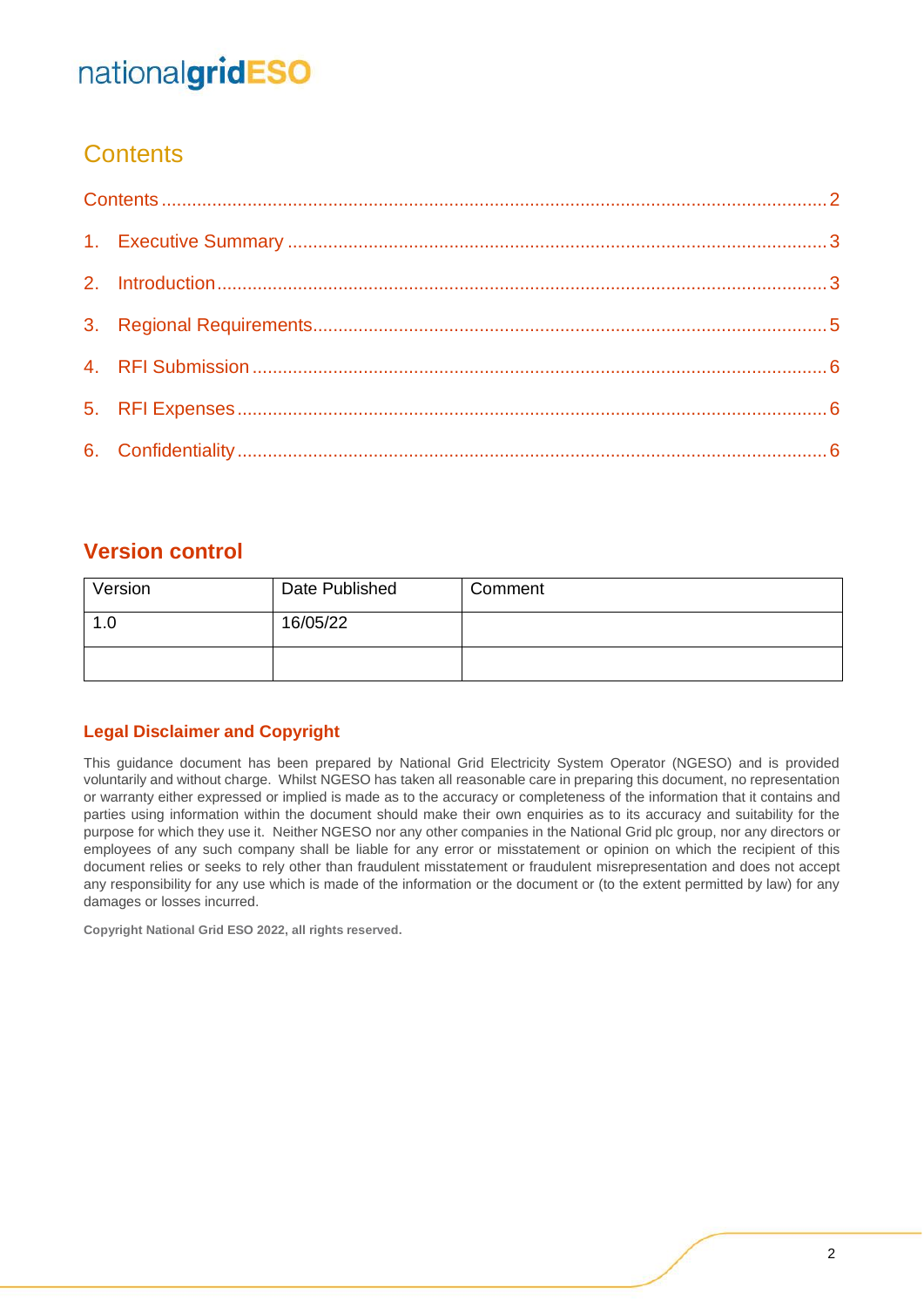### <span id="page-2-0"></span>**1. Executive Summary**

We are at a very exciting time in the electricity industry as we move to a decarbonised electricity system and as we transition, we need to think differently about how the network is operated. One of the key technical challenges is in the area of voltage management. This paper is setting out the challenge that we see in the short to medium term and is asking for existing and new providers that are capable of providing additional voltage services to come forward and express an interest in participating in a potential voltage contract.

The paper sets out the technical need across multiple zones across England and Wales and explains what information we need in order to make an assessment and determine the next stage which if appropriate would be to run a commercial tender process.

If you are a new or existing provider of voltage services where you believe you can offer a new or enhanced service, then please respond by 5pm on 13 June 2022.

#### <span id="page-2-1"></span>**2. Introduction**

Voltage levels are managed through the injection and absorption of reactive power. Maintaining voltage levels across the transmission network has become increasingly challenging as decreasing reactive power demand on distribution networks and reducing power flows across the transmission network are driving an increasing need to absorb reactive power on the transmission system. The closure of coal and gas fired power stations is reducing the available reactive power capacity. In addition, the reduced running hours of these power stations means that we must synchronise them to access their reactive power capacity, which increases balancing costs.

Our [Voltage Screening Report](https://www.nationalgrideso.com/document/196326/download) has highlighted numerous areas where there is reducing reactive capacity, or a need to reduce voltage management costs. Across seven regions we will lose access to 3,600MVAr of reactive capacity by 2025, and an additional 1,000MVAr by 2030 through plant closures. This means we need additional reactive power absorption to manage high voltage levels.

The [Reactive Reform Market Design](https://www.nationalgrideso.com/balancing-services/reactive-power-services/reactive-reform-market-design) project has highlighted likely additional reactive capability that the ESO does not have access to. Implementing the recommendations from the project is being scoped over the next year, as covered in the recent [project conclusions webinar.](https://www.nationalgrideso.com/document/249851/download) Ahead of any market implementation, there is the potential to reduce voltage management costs by accessing this untapped capability. This Request for Information (RFI) seeks to identify additional reactive power capability that could be accessible to NGESO and support our operational needs between 2023 and 2026. The map below shows the areas where we are looking for additional capability.

NGESO will use the information collected through this RFI to shape the next stage in our thinking which, depending on the results, could be a form of tender or commercial arrangement. **It should be noted that parties are strongly encouraged to respond to this RFI if they would like to be part of any potential tender/commercial arrangements that result from this RFI.** Failing to respond may present delays/challenges in being able to progress at pace for any developments.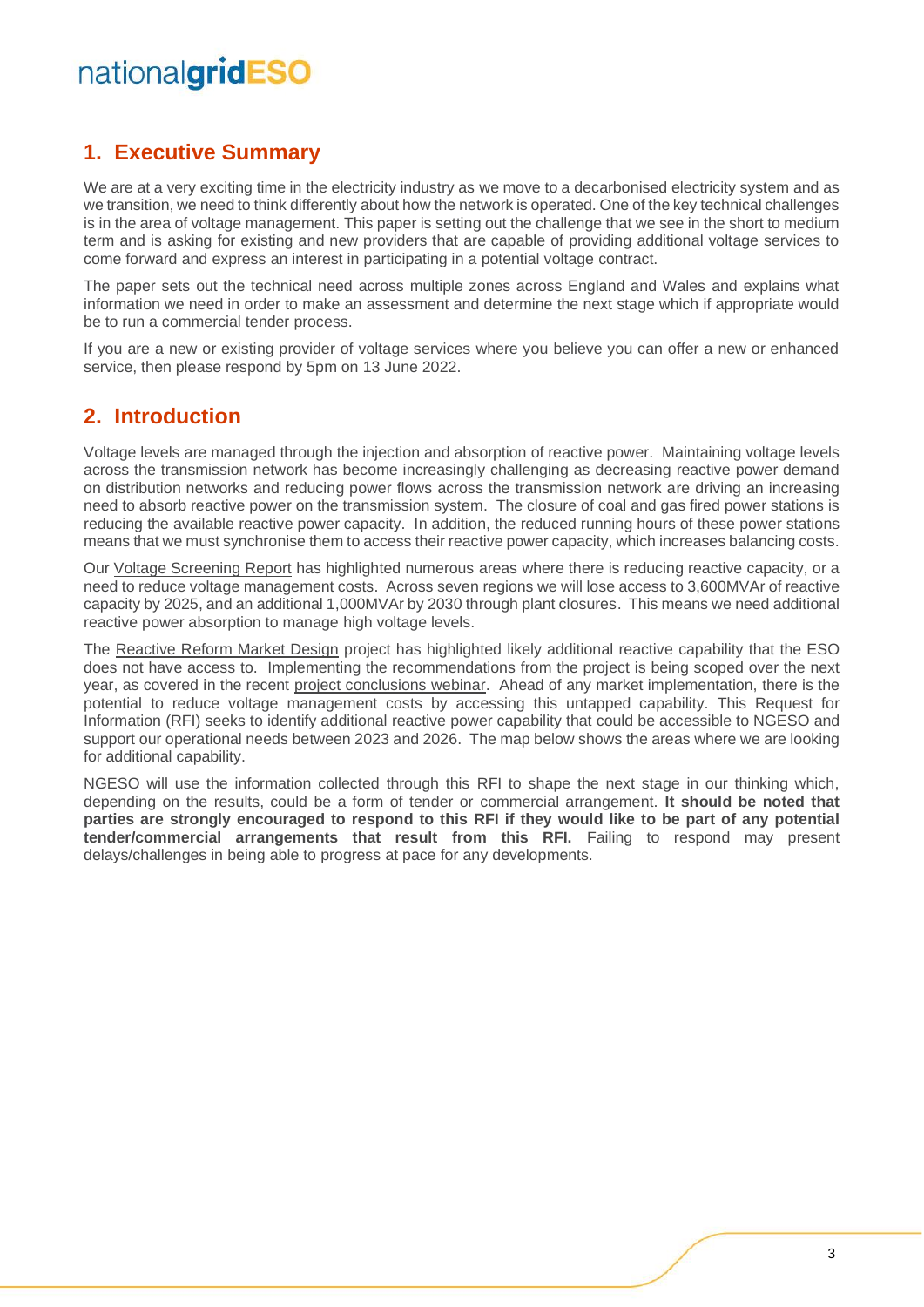

Our technical requirement can be summarised as:

- Additional reactive capability i.e., capability that we currently cannot access through existing mandatory reactive services / commercial contracts.
- The capability must have a point of connection which is 132kV and above (transmission or distribution). Note the HV side of the customer point of connection must be 132kV or greater.
- Existing assets or new assets connecting/available between 2023 and 2026.
- The maximum size of any solution may be limited by the voltage step change it imposes on the network following switching. This will depend on the voltage level and system strength where the solution is connected. The maximum sizes will typically be: 200MVAr at 400kV, 100MVAr at 275kV and 60MVAr at 132kV, although other factors may need to be taken into consideration to ensure network (DNO and TO as appropriate) security, which could further restrict the maximum acceptable size.
- Early market intelligence suggests assets such as onshore and offshore wind farms, batteries, solar, OCGTs and industrial processes may hold additional capability. This list is not exhaustive, and we welcome feedback from any technologies that meet our technical requirements.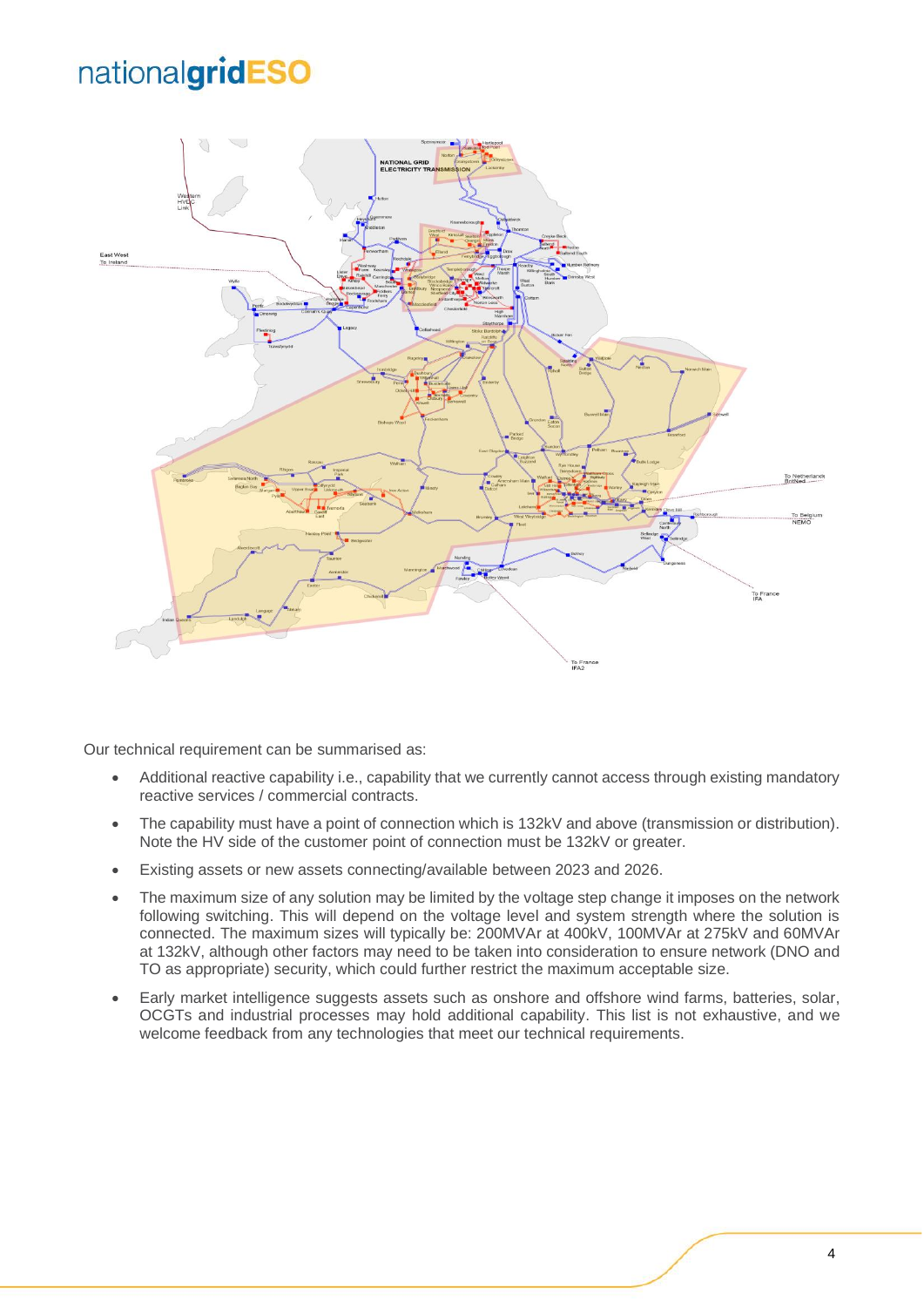.

### <span id="page-4-0"></span>**3. Regional Requirements**

Our reactive requirements are regional as reactive power mainly impacts the local area where it is injected or absorbed. The table and map following show our requirements by electrical connection area. It is important to note that these volumes are indicative and may vary depending on where solutions are located. For example, if there is additional capacity very close to the system need, the MVAr requirement maybe be a close match to the figures below. However, if the reactive capability is located electrically further afield, the MVAr requirement may increase. In addition, the volumes may increase further depending on RFI feedback/interest.

| <b>Region</b>                        | <b>MVAr requirement</b> |
|--------------------------------------|-------------------------|
| London                               | 300                     |
| <b>West Midlands</b>                 | 300                     |
| <b>South Wales and South Central</b> | 600                     |
| <b>South West England</b>            | 200                     |
| <b>East England</b>                  | 200                     |
| <b>North East</b>                    | 200                     |
| <b>West Yorks</b>                    | 500                     |

These regions are mapped to the electricity regions following: